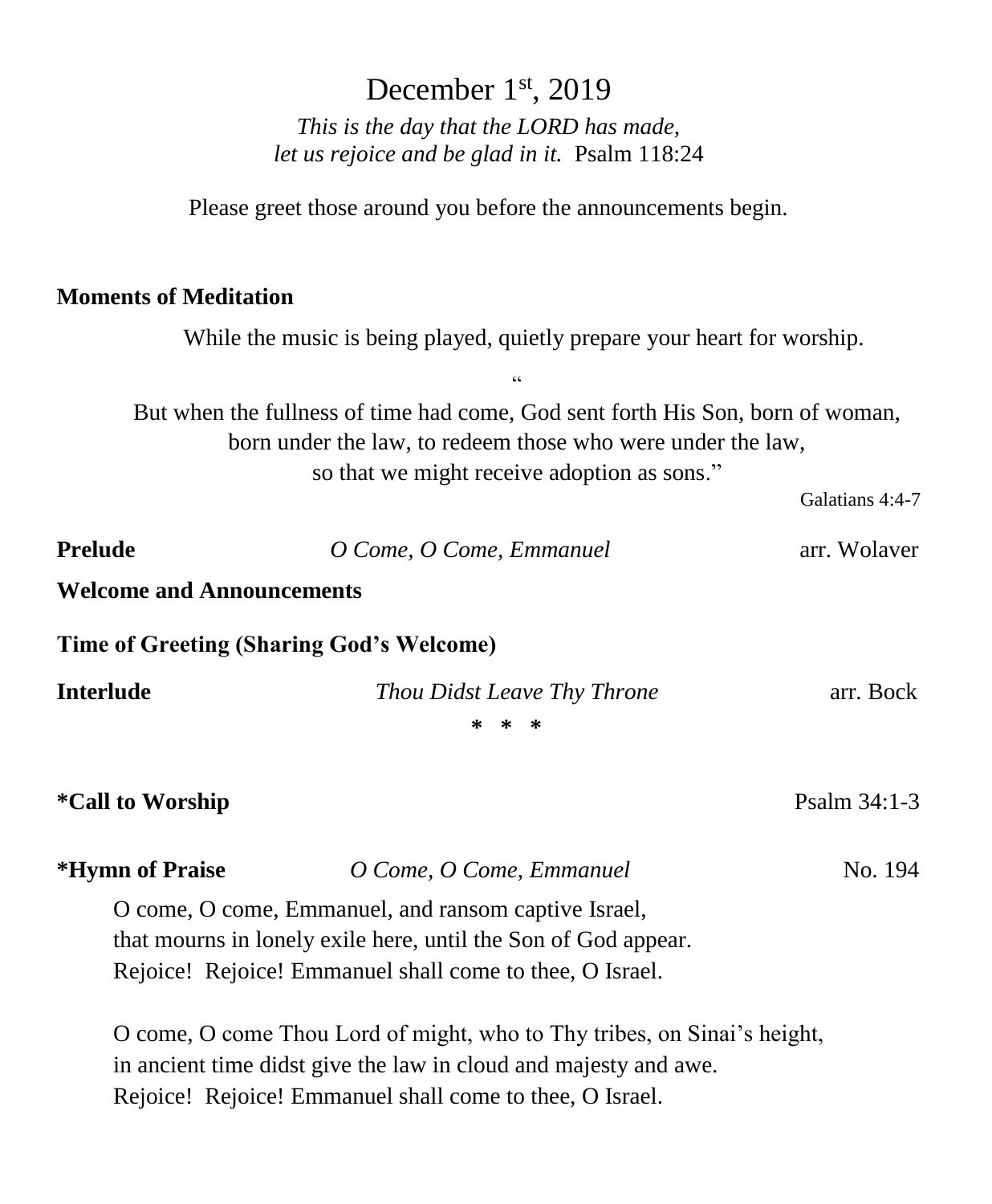O come, thou Rod of Jesse, free thine own from Satan's tyranny; from depths of hell thy people save, and give them vict'ry o'er the grave. Rejoice! Rejoice! Emmanuel shall come to thee, O Israel.

O come, Thou Dayspring from on high, and cheer us by Thy drawing nigh; Disperse the gloomy clouds of night, and death's dark shadows put to flight. Rejoice! Rejoice! Emmanuel shall come to thee, O Israel.

O come, Thou Key of David, come and open wide our heav'nly home; make safe the way that leads on high, and close the path to misery. Rejoice! Rejoice! Emmanuel shall come to thee, O Israel.

# **\*Prayer of Invocation**

### **Lighting of the First Advent Candle**

- Pastor: During the next few Advent Sundays, we will be focusing on the theme "Songs of Salvation" as found in the gospel of Luke. The songs Luke recorded are meant to fill our hearts with great rejoicing and to marvel at what God did in sending His Son to be our Redeemer.
- **People: May all who see You rejoice and be glad in You; may those who love Your salvation say continually, "Great is the Lord."** (Ps. 40:16)

## **Light the 1st Advent Candle**

- Pastor: Break forth together into singing, everyone in Jerusalem, for the Lord has comforted His people; He has redeemed Jerusalem. (Isaiah 52:9)
- **People: Lift up your voice, sing for joy, for we see the return of the Lord to Zion!** (Isaiah 52:8)
- Pastor: Our souls magnify the Lord!
- **People: Our spirits rejoice in God our Savior!**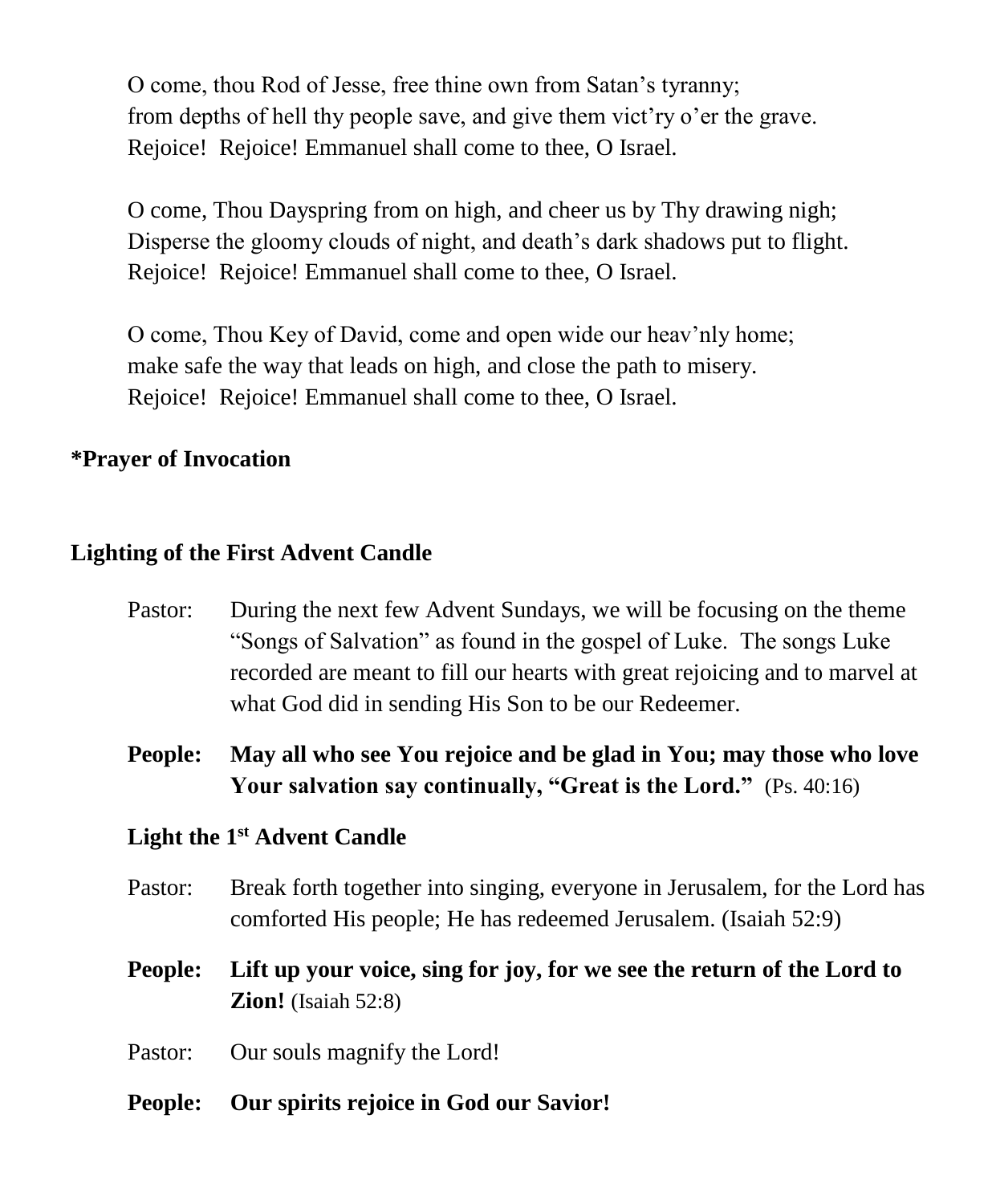Pastor: The mighty One has done great things for us!

#### **People: Holy is His name!**

Pastor: Let us worship the Lord for He is our Maker and our Redeemer; His mercy is for those who fear Him from generation to generation. (Luke 1:46-50)

**People: Blessed be the day when Jesus came to save and redeem His people!**

**Scripture Reading 2 Corinthians 12:1-10** Pew Bible Page 1806

### **Prayer of Confession**

Our Heavenly Father, You have given us so very much. Food, water, clothing, and shelter; work and health and provision of every kind; friends, family, loved ones; all of these things You have seen to it that we have, abundantly so. And yet we confess to You today that we have been dissatisfied with at one time or another. We have often looked at what the world has to offer us and thought that Your generosity was insufficient. Selfishly our discontent heart's desire is for more and more. Father, forgive us of this sin, and teach us how to be content in this life. Help us to trust in Your good providence more and more so that we may be content in You. We pray in Jesus' name. Amen.

### **Assurance of Pardoning Grace** Psalm 34:8-10

**<sup>8</sup>** Oh, taste and see that the Lord is good! Blessed is the man who takes refuge in him! <sup>9</sup>Oh, fear the Lord, you his saints, for those who fear him have no lack! <sup>10</sup>The young lions suffer want and hunger; but those who seek the Lord lack no good thing.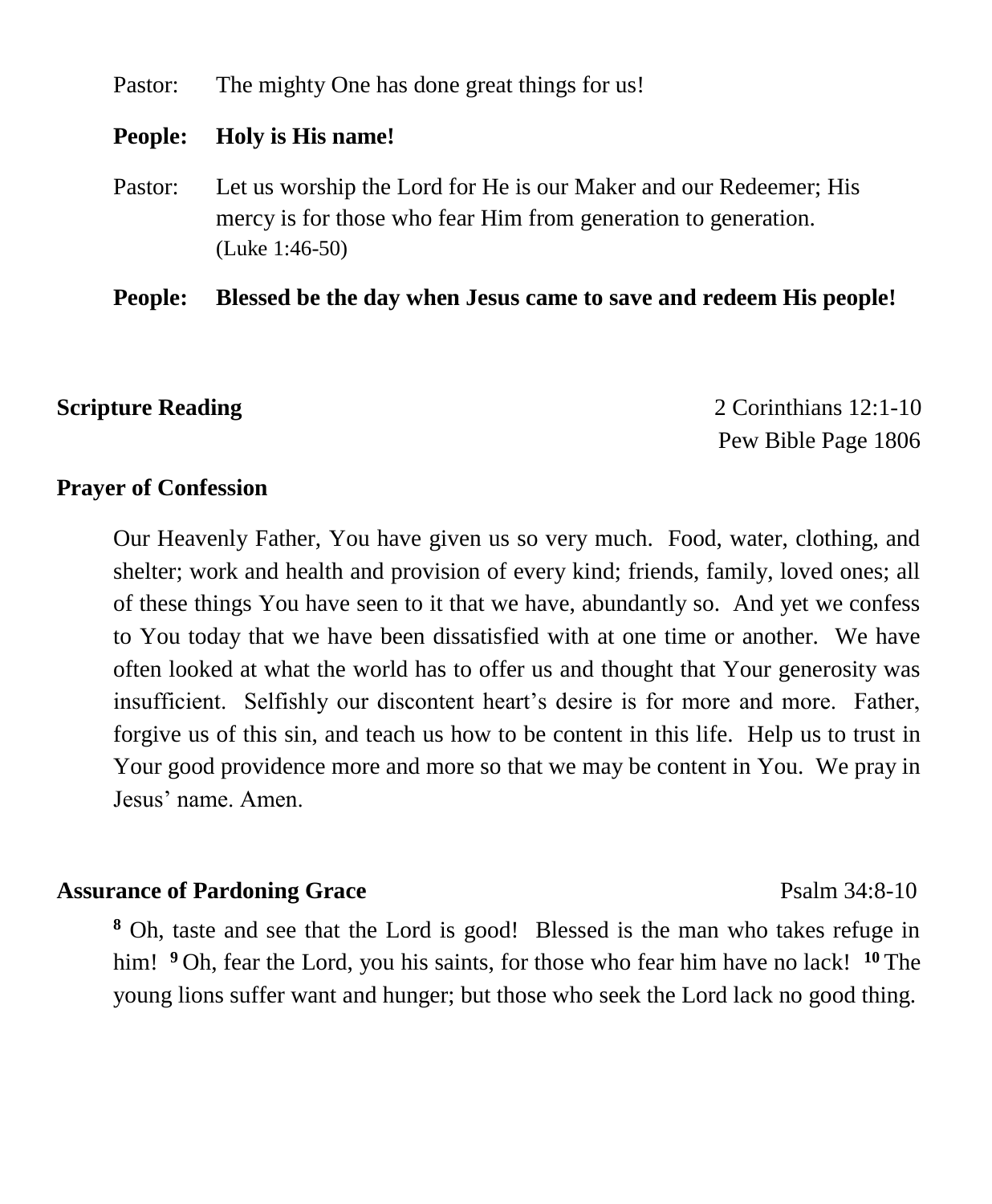Hark! the herald angels sing, "Glory to the newborn King; PEACE on earth, and mercy mild, God and sinners reconciled!" Joyful, all ye nations rise, join the triumph of the skies; with th'angelic host proclaim, "Christ is born in Bethlehem!" Hark! the herald angels sing, "Glory to the newborn King."

Christ, by highest heav'n adored, Christ, the everlasting Lord! Late in time behold Him come, offspring of the Virgin's womb. Veiled in flesh the God-head see; hail th'incarnate Deity, pleased as man with men to dwell, Jesus, our Emmanuel. Hark! the herald angels sing, "Glory to the newborn King."

Hail the heav'n-born Prince of PEACE! Hail the Sun of Righteousness! Light and life to all He brings, ris'n with healing in His wings. Mild He lays His glory by, born that man no more may die, born to raise the sons of earth, born to give them second birth. Hark! the herald angels sing, "Glory to the newborn King."

### **Heidelberg Catechism 60, 61**

- Q. 60 How are you righteous before God?
- **A. Only by true faith in Jesus Christ. Even though my conscience accuses me of having grievously sinned against all God's commandments, of never having kept any of them, and of still being inclined toward all evil, nevertheless, without any merit of my own, out of sheer grace, God grants and credits to me the perfect satisfaction, righteousness, and holiness of Christ, as if I had never sinned nor been a sinner, and as if I had been as perfectly obedient as Christ was obedient for me. All I need to do is accept this gift with a believing heart.**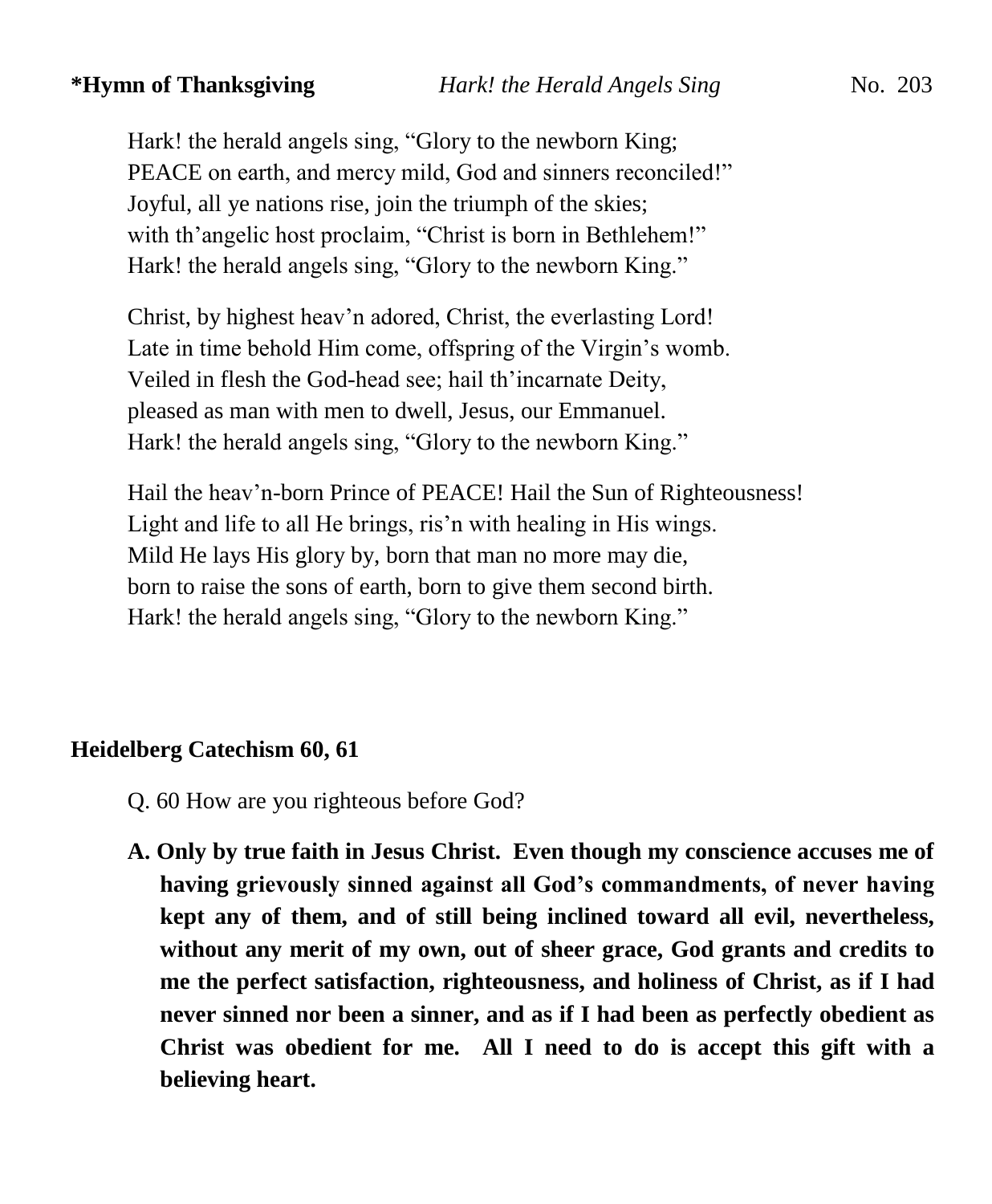- Q. 61 Why do you say that through faith alone you are righteous?
- **A. Not because I please God by the worthiness of my faith. It is because only Christ's satisfaction, righteousness, and holiness make me righteous before God, and because I can accept this righteousness and make it mine in no other way than through faith.**

**Prayer of Intercession**

**Tithes and Offering** *Of the Father's Love Begotten* arr. Martin **\*Hymn of Preparation** *Joy to the World! The Lord Is Come* No. 195 Joy to the world! The Lord is come: let earth receive her King; Let every heart prepare Him room, and heav'n and nature sing, and heav'n and nature sing, and heav'n, and heav'n and nature sing. Joy to the earth! The Savior reigns: let men their songs employ; While fields and floods, rocks, hills, and plains repeat the sounding joy, repeat the sounding joy, repeat, repeat the sounding joy. No more let sins and sorrows grow, nor thorns infest the ground; He comes to make His blessings flow far as the curse is found, far as the curse is found, far as, far as the curse is found. He rules the world with truth and grace, and makes the nations prove the glories of His righteousness, and wonders of His love, and wonders of His love, and wonders, wonders of His love.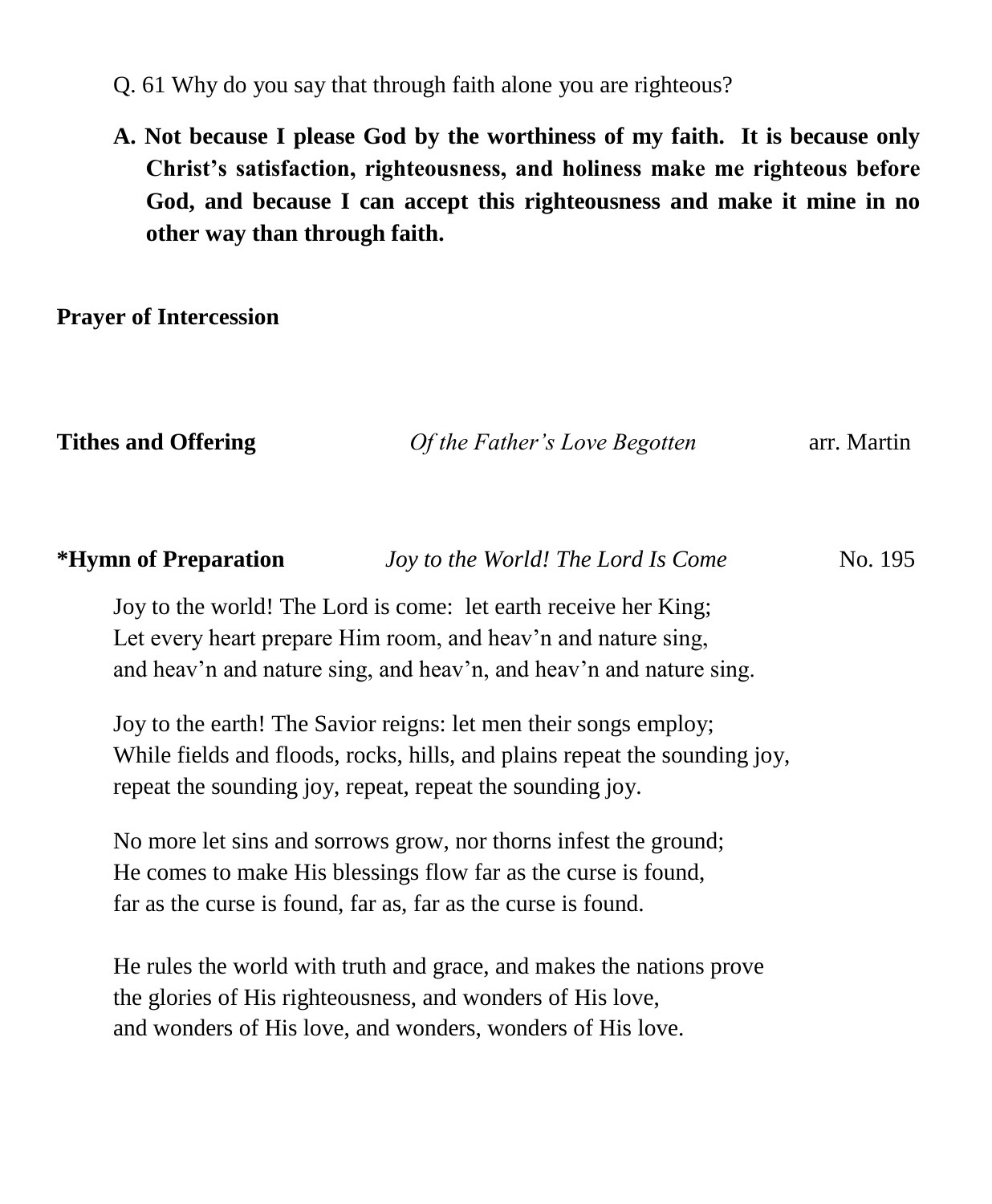| <b>Sermon</b> | Shoulder to Shoulder: Gospel Partnership in Philippi | Philippians $4:10-23$ |
|---------------|------------------------------------------------------|-----------------------|
|               |                                                      | Pew Bible Page 1830   |
| Outline       |                                                      |                       |

1. God desires contentment

2. The nature of contentment

3. Sacrificial giving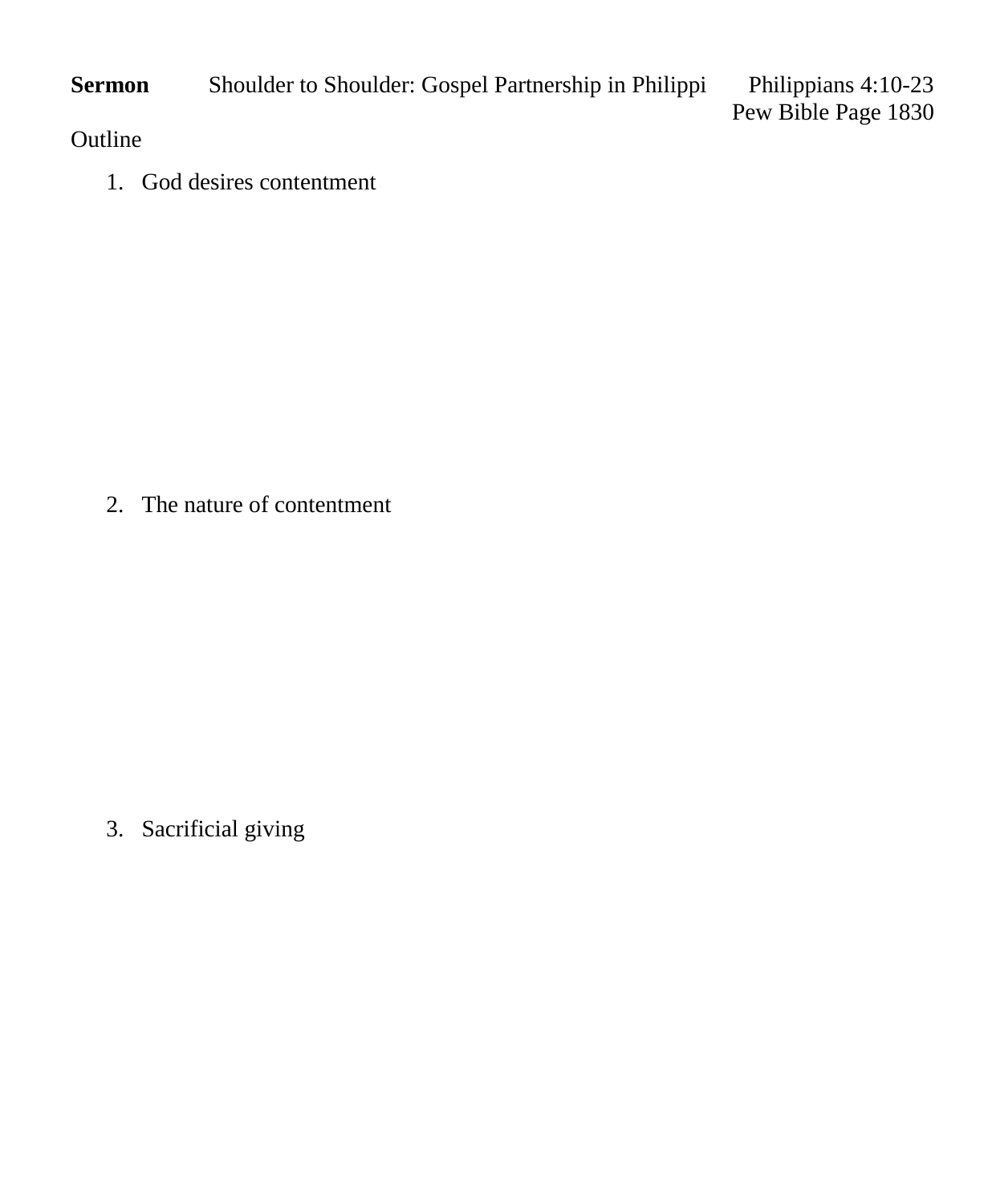Questions for Further Reflection:

- 1. Read 2 Corinthians 8:1-15. Who does Paul use as examples of giving? Read 2 Corinthians 9:6-15. How are Christians to give? What are the results of generous giving for those who give and for those who receive?
- 2. Read 1 Timothy 6:6-10. What does Paul consider to be 'great gain'? What destroys contentment? Read Psalm 145 for another example of contentment.
- 3. Do I regard my Christian stewardship, particularly of my money, as a partnership? Or do I see it only as an investment with no return, a one-way-relationship (I give, they get)? If yes, does Philippians 4 help change that attitude?

# **Celebration of the Lord's Supper**

Please hold the elements so that we may all partake together. The bread set apart is gluten free. We use wine in the Lord's Supper, however, for those who prefer, grape juice is provided in the outer ring of the tray.

**\*Hymn of Response** *It Is Well with My Soul* No. 691

When peace, like a river, attendeth my way; when sorrows like sea billows roll; whatever my lot, Thou hast taught me to say, "It is well, it is well with my soul."

## **Refrain:**

It is well (It is well) with my soul, (with my soul). It is well, it is well with my soul.

Though Satan should buffet, though trials should come, let this blest assurance control, that Christ has regarded my helpless estate, and has shed His own blood for my soul. **(Refrain)**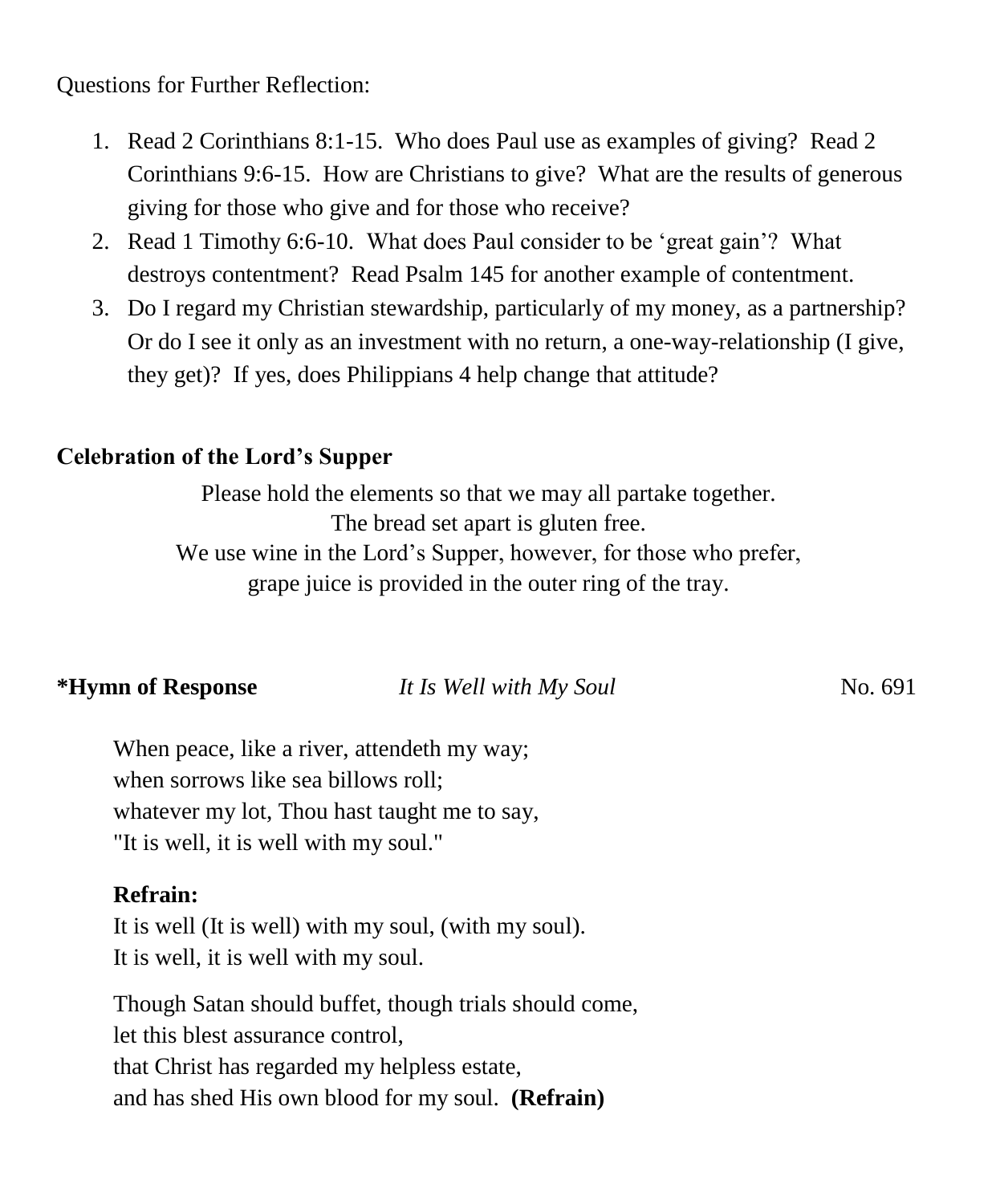My sin, O the bliss of this glorious thought! my sin, not in part, but the whole, is nailed to the cross and I bear it no more; praise the Lord, praise the Lord, O my soul! **Refrain:** It is well (It is well) with my soul, (with my soul). It is well, it is well with my soul.

O Lord, haste the day when the faith shall be sight, the clouds be rolled back as a scroll, the trump shall resound and the Lord shall descend, "Even so," it is well with my soul. **(Refrain)**

## **\*Benediction**

#### **\*Gloria Patri** No. 735

Glory be to the Father, and to the Son, and to the Holy Ghost; as it was in the beginning, is now, and ever shall be, world without end. Amen, amen.

**\*Postlude** *O Thou Joyful* arr. Paxton

**\* Congregation:** Please stand as able.

**\* \* \* \* \* \* \* \***

**Intercessory Prayer** Bruce Hrivnak, Elder

**Piano & Organ** Sandy Schoon **Sandy Schoon**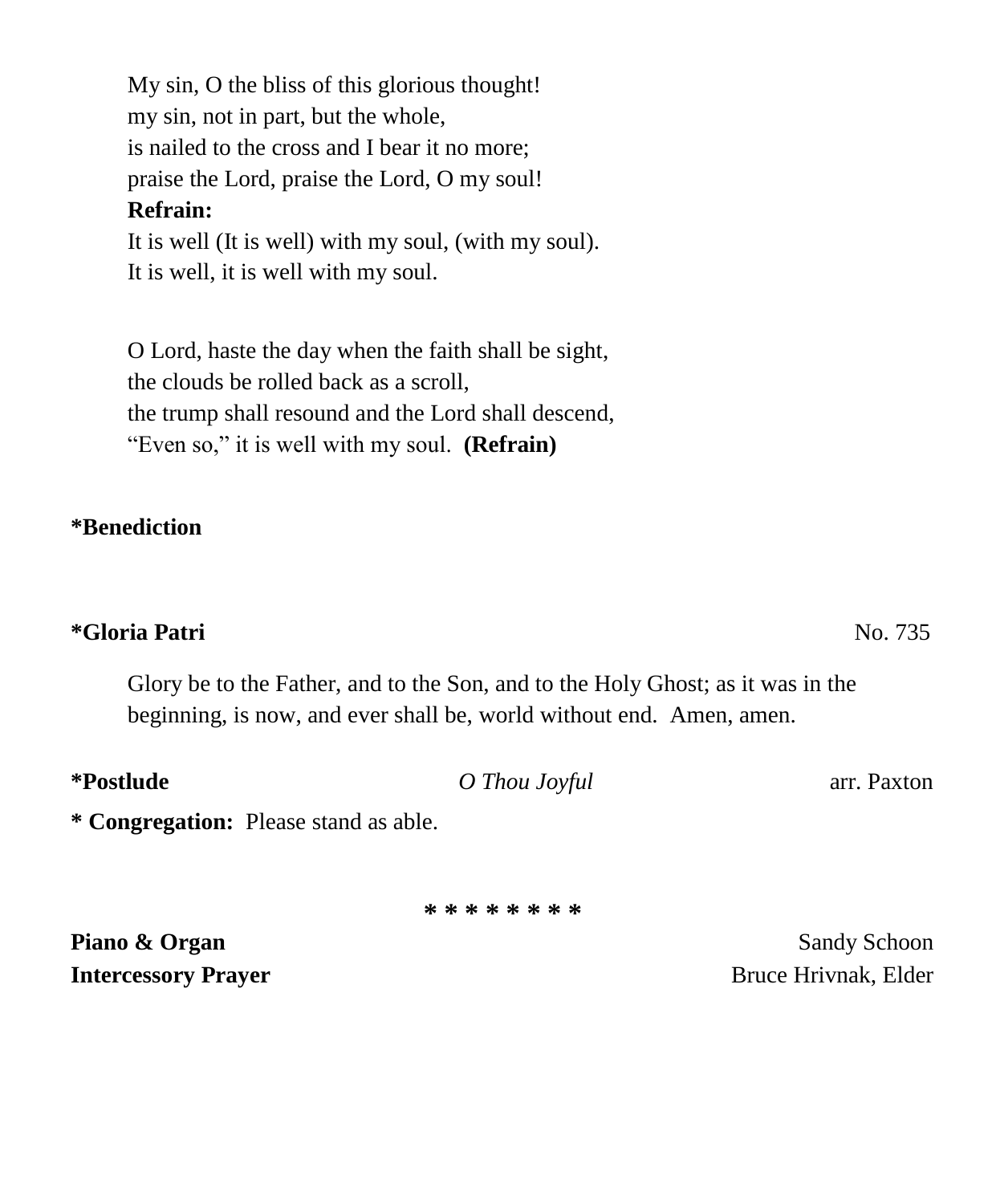# **Weekly Calendar**

| <b>DATE</b>       | <b>TIME</b> | <b>EVENT</b>                             |
|-------------------|-------------|------------------------------------------|
| <b>SUN 12/01</b>  | 9:00 AM     | <b>Opening Exercises</b>                 |
|                   | 9:15 AM     | <b>Sunday School Classes</b>             |
|                   | 10:30 AM    | Worship Service $&$ The Lord's Supper    |
|                   | 5:00 PM     | Youth Bible Study                        |
|                   | 6:00 PM     | The Christmas Star presentation          |
| <b>MON 12/02</b>  | $6:00$ PM   | Hrivnak Care Group                       |
| <b>TUES 12/03</b> | 6:00 PM     | <b>Session Meeting</b>                   |
| <b>SAT 12/07</b>  | 8:00 AM     | Men's Bible Study                        |
|                   | 11:00 AM    | "Matt Stechly, 'Beards & Bullseyes BBQ'" |
|                   | 12:00 PM    | <b>Stechly Baby Shower</b>               |
| <b>SUN 12/08</b>  | 9:00 AM     | <b>Opening Exercises</b>                 |
|                   | 9:15 AM     | <b>Sunday School Classes</b>             |
|                   | 10:30 AM    | <b>Worship Service</b>                   |
|                   | 6:00 PM     | <b>Prayer Meeting</b>                    |
|                   |             | <b>Important Upcoming Events</b>         |

**SAT 12/21** 12:00 PM Christmas Cookie Exchange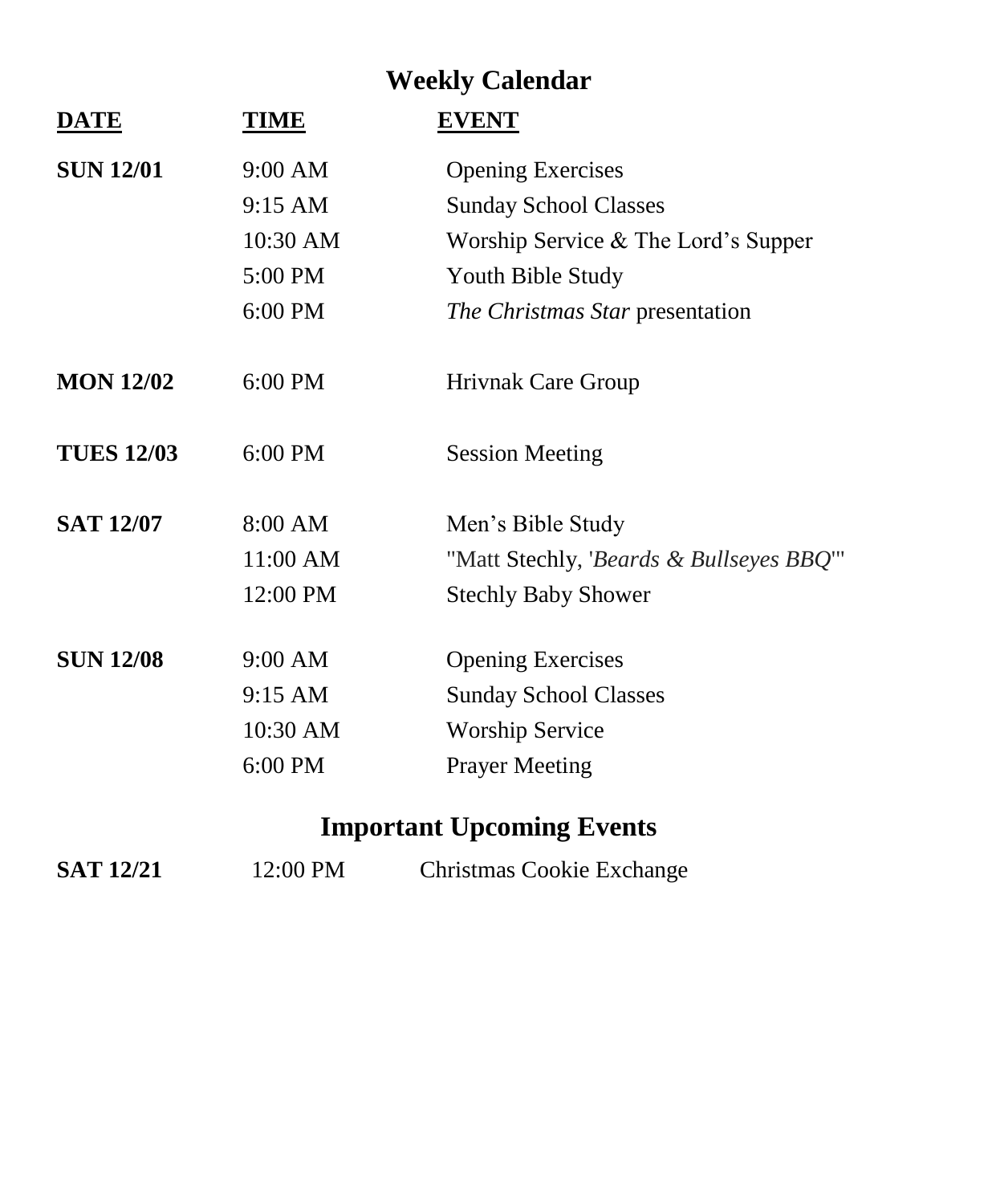# **Serving the Lord**

|                         | 12/01          | 12/08               | 12/15         |
|-------------------------|----------------|---------------------|---------------|
|                         | L. Martin,     | B. Schoon,          | F. Armstrong, |
| <b>AM Nursery</b>       | Grace M.       | Krystal T.          | Cordie A.     |
| Greeters                | <b>DeGroot</b> | C.L. Yonker         | J. Rogers     |
| Treats                  | Lash           | Schoon              | J. Rogers     |
| Serve/Cleanup           | Lash           | Schoon              | Lindborg      |
| Audio                   | J. Martin      | <b>B.</b> Armstrong | B. Schoon     |
| <b>Communion Helper</b> | Aaron L.       |                     |               |
| Elder of the Week       | <b>Hrivnak</b> | Stoltzfus           | Lindborg      |



# **December Birthdays**

- 1 st Amberleigh Greene 8<sup>th</sup> Benjamin Marshall  $13<sup>th</sup>$
- $16<sup>th</sup>$ Jerry DeGroot 18<sup>th</sup>
- 26<sup>th</sup> Matthew Vanderstar 29<sup>th</sup> Grace Vanderstar 30 Scott Severson
- Kathryn Robbins  $25<sup>th</sup>$
- Bryan O'Neal
	- Ashely Stechly
	-
-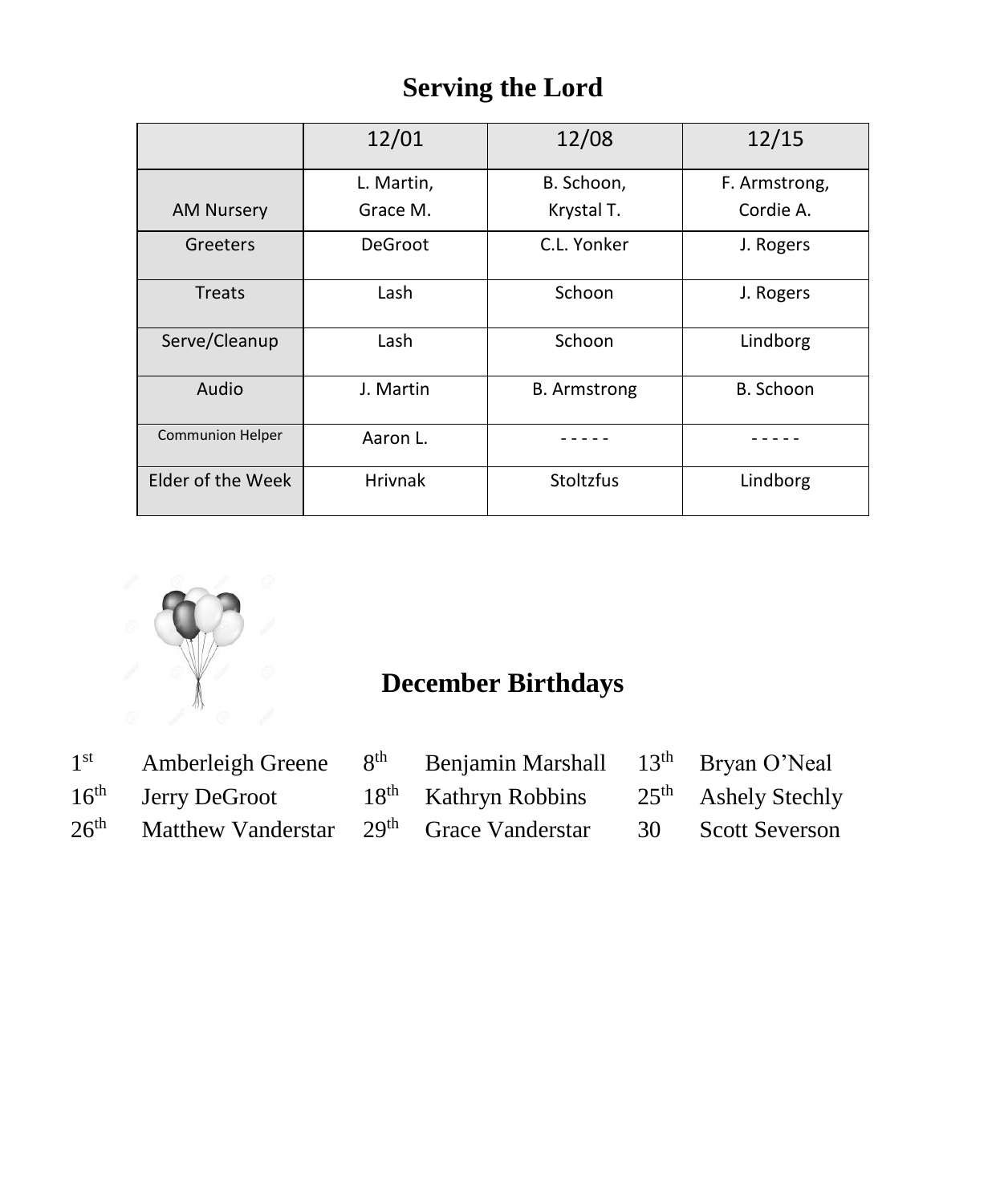# **Announcements**

 **The Lord's Supper:** The Lord's Supper will be celebrated today. An offering for the Deacon's Fund will be received at the back of the sanctuary.

 **Order a Poinsettia in Memory of Your Loved One:** Holidays are a time to remember those loved ones who have gone before us. If you would like to purchase a poinsettia for \$5 we will purchase these and put them in the sanctuary on December 15. Please sign up for a poinsettia in the foyer and also list the name of the loved one whose memory you are honoring. These names will be posted in the bulletin on December 15 so we can honor these individuals as a congregation.

 **Christmas Star Presentation Tonight:** Bruce Hrivnak will give the presentation *The Christmas Star* at our church starting at 6 pm tonight. There will be refreshments after the talk. There are fliers on the table in the narthex that can be used to invite your friends and neighbors.

 **Christmas Eve Service:** A special service is scheduled for Tuesday, December 24, at 6:00 pm. Invite your friends to come and prepare for Christ's birth!

 **No Sunday School Classes:** There will be no Sunday School classes on December 22 and December 29. Classes will resume on January 5.

 **Stechly Baby Shower:** The ladies of Good Shepherd are hosting a baby shower for Ashley Stechly this Saturday, December 7. Please join us as we gather at the Gretzinger's home at 12:00 for food, fun, and fellowship celebrating Matt and Ashley's wonderful blessing! Ashley is registered at Babylist.com. Also, there are note cards placed on the table in the lobby if you would like to give Matt and Ashley a favorite Bible verse, quote, or special words of wisdom. We will collect them at the shower so please be sure to bring them with you! If you can't attend the shower but would still like to give them a note card, please return it to Lorrie, Jenni, or Valerie and they'll include it in the box. Please don't forget to RSVP!